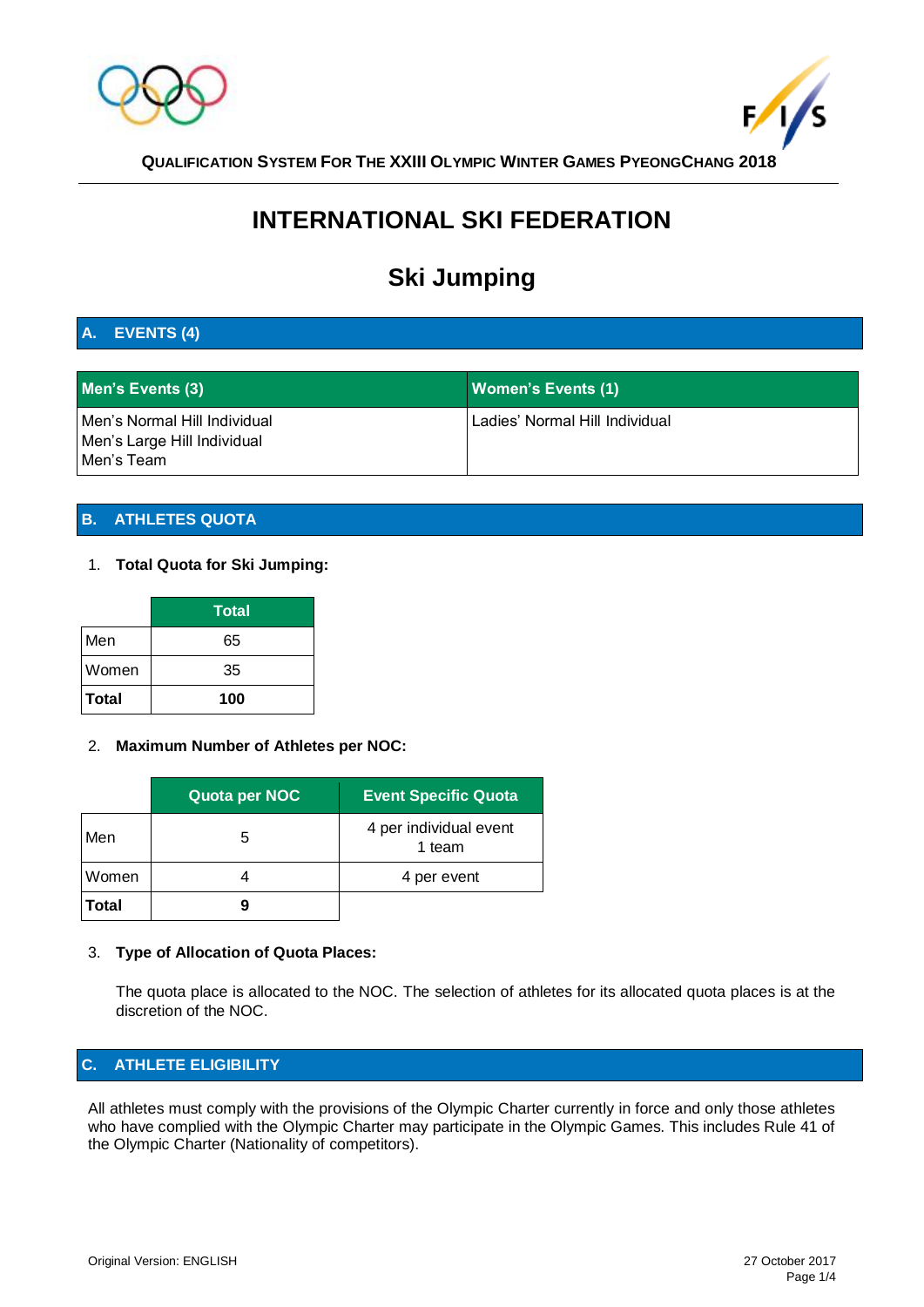



#### **QUALIFICATION SYSTEM FOR THE XXIII OLYMPIC WINTER GAMES PYEONGCHANG 2018**

#### **Age Requirements**:

All athletes participating in the Olympic Winter Games PyeongChang 2018 must be born before 1 January 2003 in accordance with Article 406.1: The Age Classification of Competitors of the International Ski [Competition Rules.](http://www.fis-ski.com/inside-fis/document-library/ski-jumping/index.html#deeplink=rules)

#### **Medical Requirements**:

To be eligible to participate in the Olympic Winter Games PyeongChang 2018, all athletes must satisfy the medical requirements in accordance with Article 221: Medical Services, Examinations and Doping of the **[International Ski Competition Rules \(ICR\).](http://www.fis-ski.com/inside-fis/document-library/ski-jumping/index.html#deeplink=rules)** 

#### **Additional IF Eligibility Requirements**:

#### **C.1 Qualification Eligibility Criteria**

Athletes are eligible for selection by their NOC who have gained at least one (1) FIS World Cup or Grand Prix point during their career, or at least one (1) Continental Cup point during the qualification period (July 2016 - 21 January 2018).

# **D. QUALIFICATION PATHWAY**

#### **QUALIFICATION PLACES**

|                             | <b>Qualification System</b>                                                                                                                                                                                                                                                                                                                      |
|-----------------------------|--------------------------------------------------------------------------------------------------------------------------------------------------------------------------------------------------------------------------------------------------------------------------------------------------------------------------------------------------|
| D.1<br>Men: 60<br>Women: 35 | D.1. Olympic Quota Allocation List and Continental Cup Olympic List<br>The allocation of quotas per NOCs with athletes that are eligible is based on the Olympic<br>Quota Allocation List which is calculated using the FIS World Cup and Summer Grand Prix<br>standings for two (2) seasons added together from 1 July 2016 to 21 January 2018. |
|                             | When there are no further athletes ranked on the Olympic Quota Allocation List, the<br>Continental Cup Standings from two (2) seasons added together from 1 July 2016 to 21<br>January 2018 (Continental Cup Olympic List) is used.                                                                                                              |
|                             | The allocation will be made by assigning one (1) quota place per athlete from the top of the<br>standings downwards until the total of 60 male and 35 female athletes is reached, including<br>the host country individual and/or additional team place/s.                                                                                       |
|                             | Once a NOC has achieved the maximum number of five (5) male quota places, respectively<br>four (4) female quota places, its remaining athletes will no longer be counted and the next<br>eligible NOC on the Olympic Quota Allocation List, followed by the Continental Cup Olympic<br>list will be allocated a quota place.                     |
|                             | If there is a tie for the final allocated quota place(s) on either the male or female Olympic<br>Quota Allocation Lists, the athlete with the best ranking on the World Cup standings per 22<br>January 2018 will be ranked ahead. If there is still a tie, the World Cup standings 2016/2017<br>will be used.                                   |
|                             | If there is a tie for the final allocated quota place(s) on either the male or female Continental<br>Cup Olympic Lists, the athlete with the best ranking on the Continental Cup standings per 22<br>January 2018 will be ranked ahead. If there is still a tie, the Continental Cup standings<br>2016/2017 will be used.                        |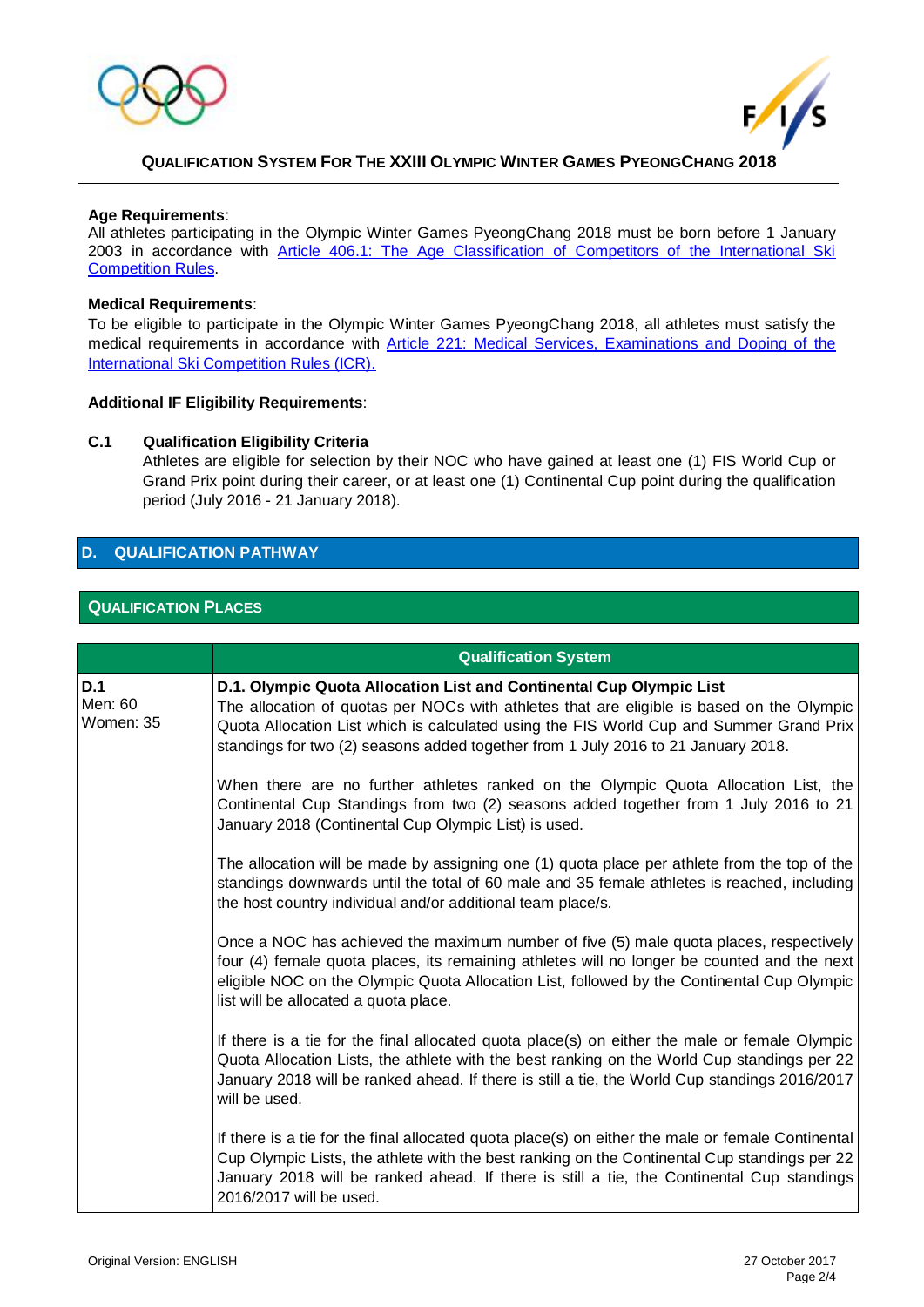



**QUALIFICATION SYSTEM FOR THE XXIII OLYMPIC WINTER GAMES PYEONGCHANG 2018**

**D.2** Men: 5 **D.2. Allocation of quota places for the Men's Team competition**  After the allocation of 60 male quota places have been made, in the event there are less than 12 NOCs with four (4) athletes allocated quota places, the NOC with the next eligible athletes on the Olympic Quota Allocation List and which has three (3) allocated quota places will be allocated an additional quota place to enable the NOC to participate in the Men's Team competition. This allocation will continue until there are 12 NOCs with four (4) eligible athletes and the NOCs concerned are able to enter a team in the Men's Team competition. Thereafter, if there are any remaining places, they will be allocated with a maximum of one (1) quota place to NOCs not yet allocated a men quota (including the host country) with athletes on the Olympic Quota Allocation List, followed by the Continental Cup Olympic list until the total of 65 male athletes is reached.

#### **HOST COUNTRY PLACES**

The athlete/s selected to fill the host country quota places must meet the athlete eligibility criteria as defined in Section C. If no athlete from the host country is able to fulfil the athlete eligibility criteria defined in Section C, the host country place/s will be allocated according to D.1.

If the host nation has not earned at least one (1) quota place in the respective gender based on the allocation of quotas described under clause D.1 and D.2, one (1) male athlete will be permitted to enter in the Men's Normal Hill Individual and Men's Large Hill Individual competitions and one (1) female athlete will be permitted to enter in the Ladies' Normal Hill Individual competition providing that the athletes are eligible according to C.1.

In order for a team to participate in the Men's Team competition, the host must have earned the required four (4) quota places within the maximum total quota, and the athletes are eligible according to C.1.

The above quotas will be allocated on 22 January 2018 in accordance with G. Qualification Timeline. The Korean NOC is required to confirm its use of allocated quota places to FIS on 22-24 January 2018.

#### **E. CONFIRMATION PROCESS FOR QUOTA PLACES**

The confirmation process for quota places will be carried out via the FIS on-line system. Each NOC will be provided with log-in details before 22 January 2018.

Section G. Qualification Timeline defines the quota publication, confirmation and reallocation dates.

## **F. REALLOCATION OF UNUSED QUOTA PLACES**

#### **REALLOCATION OF UNUSED IF QUOTA PLACES**

If an allocated quota place is not confirmed by the NOC by the confirmation of quota place deadline, or is declined by the NOC, the quota place will be reallocated to the NOC with the next eligible athlete according to the system described under D.1.

#### **REALLOCATION OF UNUSED HOST COUNTRY PLACES**